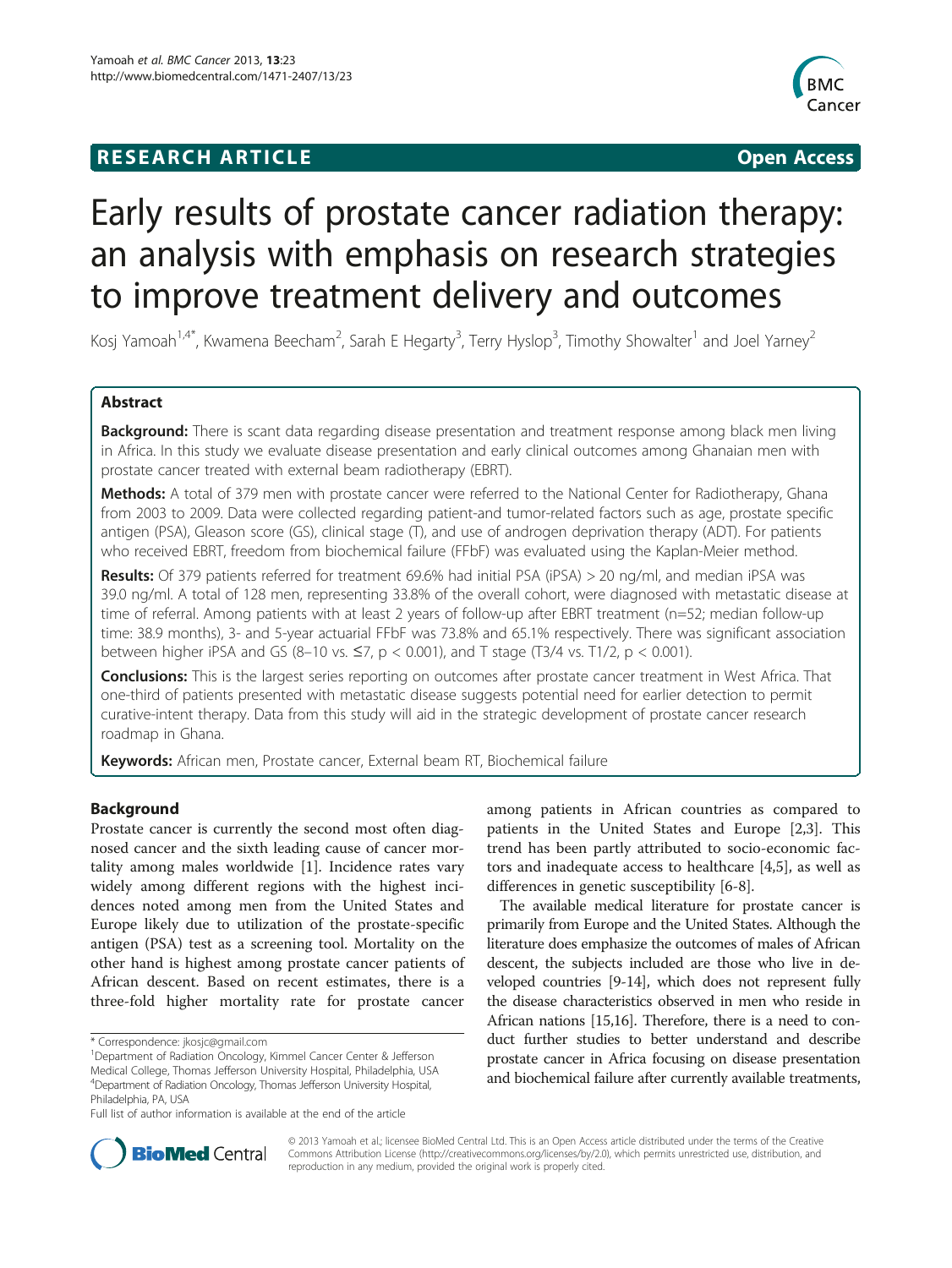and to develop a roadmap for clinical research aimed at improving treatment delivery and outcomes in Africa.

Reports on cancer patterns among Ghanaian men referred to the Korle Bu Teaching Hospital (KBTH) revealed that prostate cancer comprised 64% of all genitourinary cancers during 1980–1990 [\[17\]](#page-6-0). A 10-year retrospective analysis of all cancer deaths at KBTH during 1991–2000, reported by Wiredu and Armah, demonstrated that prostate cancer was the second leading cause of cancer-related mortality among their male patients [[18\]](#page-6-0). Recently, Yarney et al. examined the clinicopathologic features of prostate cancer patients referred to KBTH during 2003–2007, and showed that the majority of 170 patients referred for radiotherapy at KBTH presented with initial PSA  $>$ 20 ng/ml (73%), Gleason score  $>$ 7 (56%) and were symptomatic at disease presentation (76%) [\[19\]](#page-6-0). This patient profile differs substantially from those encountered in the United States where median initial PSA at diagnosis is estimated at 6.1 ng/ml and 6.3 ng/ml in Caucasians and Black men respectively [[20,21\]](#page-6-0).

Clearly, Ghanaian men present with prostate cancer that is more advanced than observed routinely in the United States, and the cancer treatment resources differ dramatically. Our research team plans to develop treatment regimens tailored to the needs of Ghanaian men, which may differ from guidelines currently utilized in the Unites States and Europe in order to better address the disease burden and improve mortality rates in Ghana. In this study we examine early results for definitive radiation therapy for prostate cancer at KBTH, and develop a research roadmap for improving radiation therapy delivery and outcomes in Ghanaian men.

## Methods

## Patient selection

With Institutional Review Board approval from KBTH and Thomas Jefferson University, patient and treatment data were collected retrospectively from the charts of all patients referred to the National Center for Radiotherapy and Nuclear Medicine at KBTH for prostate cancer treatment from January 2003 to December 2009, representing a total of 379 patients. These patients comprise the cohort for evaluation of patient- and tumor-related factors presented in the current report (overall cohort). Among these patients, a total of 251 patients (organ-confined cohort) had non-metastatic disease and were, thus, considered eligible to receive treatment with curative intent consisting of external beam radiotherapy (EBRT) (Cobalt-60 unit), brachytherapy, and/or androgen deprivation therapy (ADT). A subset of this group, the Freedom From biochemical Failure (FFbF) analysis cohort, was identified for evaluation of outcomes after EBRT, with or without ADT (52 patients). Patients who received radical prostatectomy were not included in this analysis, since follow up data

were not available. Patients who received radical prostatectomy prior to EBRT or were treated with brachytherapy were excluded from the FFbF analysis cohort, as were patients with radiologic or pathologic evidence of metastatic disease prior to treatment. Inclusion criteria included a biopsy-proven diagnosis of prostate adenocarcinoma, a minimum of 2 years of follow up data, and at least 2 of the following available: clinical T stage, Gleason score, or initial PSA. All patients were initially evaluated by a thorough history, physical examination (including digital rectal examination) followed by routine laboratory studies, bone scan, and serial serum prostate-specific antigen (PSA) during and after treatment. All patients were staged according to the 1992 American Joint Committee on Cancer staging system [[22](#page-6-0)]. Patients were further stratified into low, intermediate and high risk groups according to the recent NCCN guidelines [\[23\]](#page-6-0).

## Treatment details

## External beam radiotherapy

Until 2008, prostate EBRT was performed with 2-dimensional treatment planning using a conventional fluoroscopic simulator. A 4-field box technique was applied, with parallel-opposed pairs of antero-posterior and lateral fields, to deliver up to 68- 70 Gy in 34/35 fractions over 7 weeks. The superior border was placed at the lower sacroiliac joint, with the inferior border 1 cm above the bottom of the ischial tuberosities. The anterior border on the lateral film split the pubic symphysis, and posterior border split the S2/S3 vertebrae.

Following the acquisition of a three-dimensional (3D) treatment planning system in 2008, prostate EBRT involves computed tomography (CT) planning. CT scan images were obtained in the supine position with 2.5 mm slice cuts and transmitted to a Prowess Panther Treatment Planning System, version 4.6 (Prowess, Inc., Concord, California). A 3D conformal radiotherapy technique was used. Clinical target volumes (CTV) included the prostate, with or without seminal vesicles. For low risk patients, the CTV included the prostate only, whereas the CTV in intermediate risk patients included the prostate and the inferior 1 cm of the seminal vesicles. The entire seminal vesicles were included in the CTV for high risk disease. Typical margins used to generate a planning target volume (PTV) by expanding the CTV were 1 cm, except posteriorly where the margin was 0.6 cm.

A range of 54-60 Gy was delivered to the initial CTV followed by a second phase, delivering an additional 10 to 14 Gy to the prostate only. Patients received a cumulative central tumour dose of 68 to 74 Gy in 34 to 37 daily fractions over 7 to 7-1/2 weeks. A minimum PTV coverage of 95% coverage was required, with dose inhomogeneity of less than 10% and maximum point dose was not to exceed 107% of prescription dose. Dose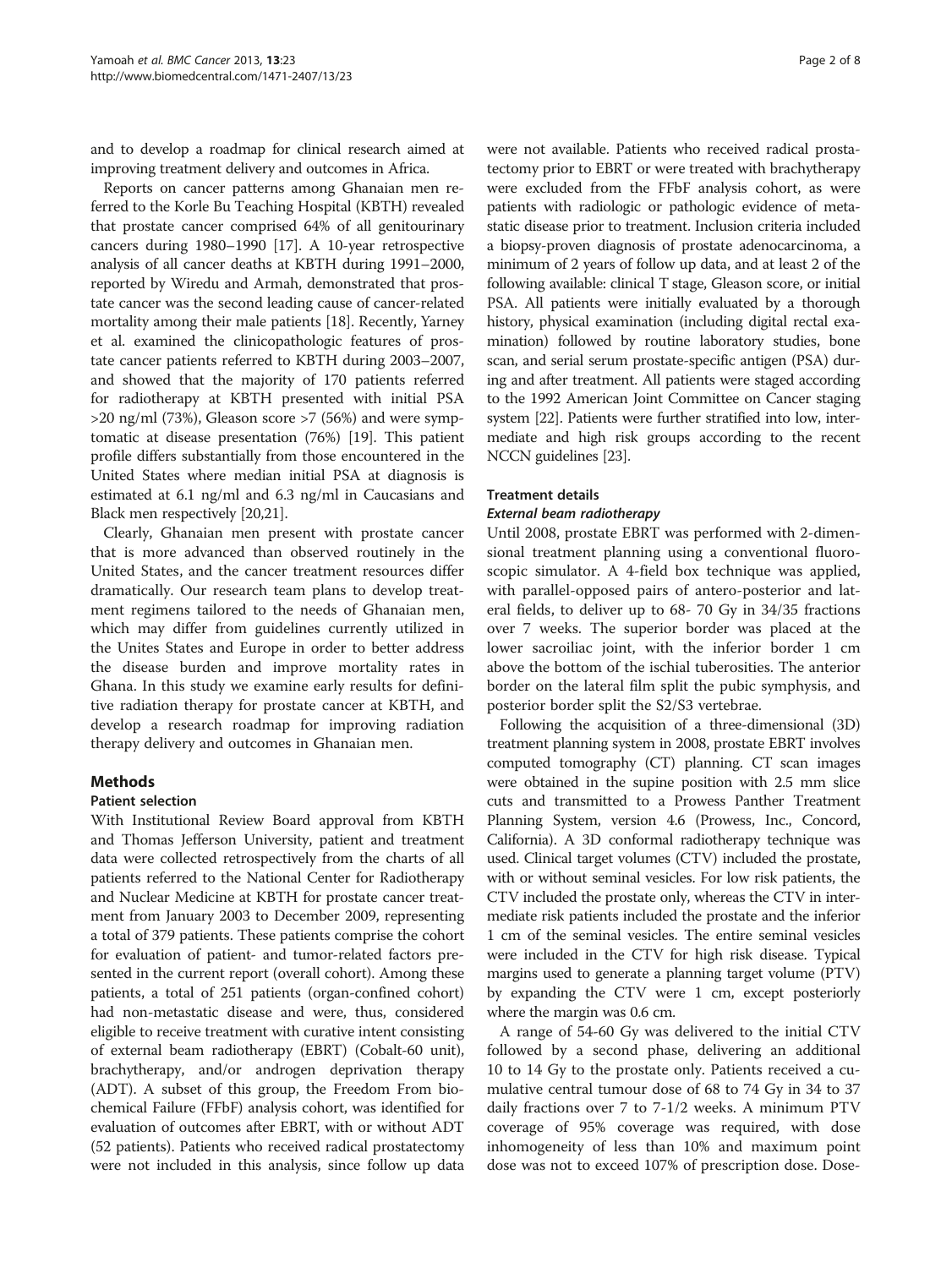volume histograms (DVHs) were obtained for each patient, with a constraint of  $V_{60}$ <40% and or  $V_{40}$ <60% for the rectum. Appropriate shielding with customised blocks was employed to decrease the dose to the rectum and femoral heads. Radiotherapy was delivered using a Cobalt-60 teletherapy (GWGP 80, National Power Institute of China). Portal imaging was obtained from Cobalt 60 machine prior to and midway through treatment course with correction of any set up errors identified.

## Brachytherapy seed implantation

All patients were seeded using the real-time transrectal ultrasound-guided technique [[24\]](#page-6-0). Iodine-125 sources (Bard Medical Division, Covington, GA, USA) were used in all patients: low risk patients and intermediate risk patients with PSA < 15 ng/ml were prescribed to receive dose 160 Gy (pre-TG-43 formalism), intermediate risk patients with  $PSA > 15$  ng/ml and patients with high risk disease received a partial implant of 110 Gy to the prostate followed by EBRT of 45 Gy to the pelvis.

## Androgen depravation therapy

ADT consisted of orchiectomy or a gonadotropin-releasing hormone agonist (goserelin acetate) with or without non-steroidal anti-androgen (flutamide or bicalutamide). The use of ADT was dependent on the risk category of the patient. Short term ADT was offered to intermediate risk patients (given only concurrently during the 7–8 weeks of radiotherapy). High risk patients received long term ADT, given for a total of 24 months, beginning 3 months before initiation of radiation [\[25](#page-6-0)]. Patients presenting with PSA > 100 ng/ml who completed a negative metastatic work up including bone scintigraphy and CT or magnetic resonance imaging (MRI) of the pelvis were treated as having localized, high-risk disease with EBRT + long term ADT. However, those individuals with PSA > 100 ng/mL and symptoms of new onset bone pain were treated with ADT alone as using EBRT was deemed an exercise in futility due to high likelihood of metastatic disease.

KBTH occasionally receives referrals for consideration of prostate EBRT for patients with rising PSA levels who previously received orchiectomy for localized disease, and who were not assessed at initial diagnosis for radical prostatectomy or radiation therapy. These individuals are evaluated with bone scintigraphy and CT or MRI of the pelvis to determine whether regional or distant spread of prostate cancer is present. Those without clinical or radiological evidence of metastases are then considered for EBRT with curative intent.

## Follow-up and treatment endpoints

All patients in the FFbF analysis cohort, but not the overall cohort, had a follow up of at least two years. Patients were seen in follow up every three months for

two years, then every six months for the next three years and once a year subsequently. At each follow up visit, evaluation included DRE and serial PSA values were determined and recorded. When data were available, biochemical failure in the analysis cohort was defined according to the Phoenix definition (PSA nadir  $+ 2$  ng/mL). Time to biochemical failure was defined from the end of EBRT. Freedom From biochemical Failure (FFbF) was used as an endpoint in this analysis, since it serves as a surrogate for disease-free survival [\[26](#page-6-0)]. Patients with follow up data of less than 24 months after end of EBRT were excluded from FFbF analysis to reduce the influence of long-term ADT on the observed values in the high-risk patients.

## Statistical analysis

Frequency counts and descriptive statistics were used to present information regarding clinical and pathological features of the cohort. Associations between initial PSA level and other factors, including Gleason score, clinical T stage and patient age, were tested using Wilcoxon-Mann–Whitney tests due to the highly skew distribution of PSA levels. For the FFbF Analysis cohort, 3- and 5-year FFbF rates were evaluated using the Kaplan-Meier method. Comparisons of FFbF were performed using the log-rank statistic. The threshold for statistical significance was defined a p-value of <0.05 for all tests. Analyses were performed using the SAS 9.2 statistical software package (SAS Institute Inc., Cary, NC).

## **Results**

## Patient and disease characteristics

The distribution of the clinical characteristics and treatment modalities for the overall cohort (n=379), the organ-confined cohort (n=251), and the FFbF analysis cohort (n=52) groups are presented in Tables [1](#page-3-0) and [2](#page-3-0). The median age at diagnosis among Ghanaian men was 65 years. Of all patients referred to KBTH for treatment, 69.6% had initial PSA  $>$  20 ng/mL with a median initial PSA of 39.0 ng/mL. As shown in Table [3](#page-3-0), there was a significant association between higher iPSA level and advanced Gleason score  $(8-10 \text{ vs. } \le 7, \text{ p} < 0.001)$  and clinical T stage (T3/4 vs. T1/2,  $p < 0.001$ ). There was no significant association between initial PSA and age at presentation (<65 vs.  $65+$ ) (p= 0.099). A total of 128 men, representing 33.8% of the overall cohort, were diagnosed with metastatic disease at time of referral and were excluded from further analysis.

## Treatment characteristics (Organ-confined cohort)

Among 251 patients with organ-confined disease, eligible for definitive radiation therapy (RT), 135 patients (53.8%) received EBRT without brachytherapy at the KBTH (Table [2](#page-3-0)). Reasons recognized by KBTH clinicians for patients declining EBRT included: the prohibitive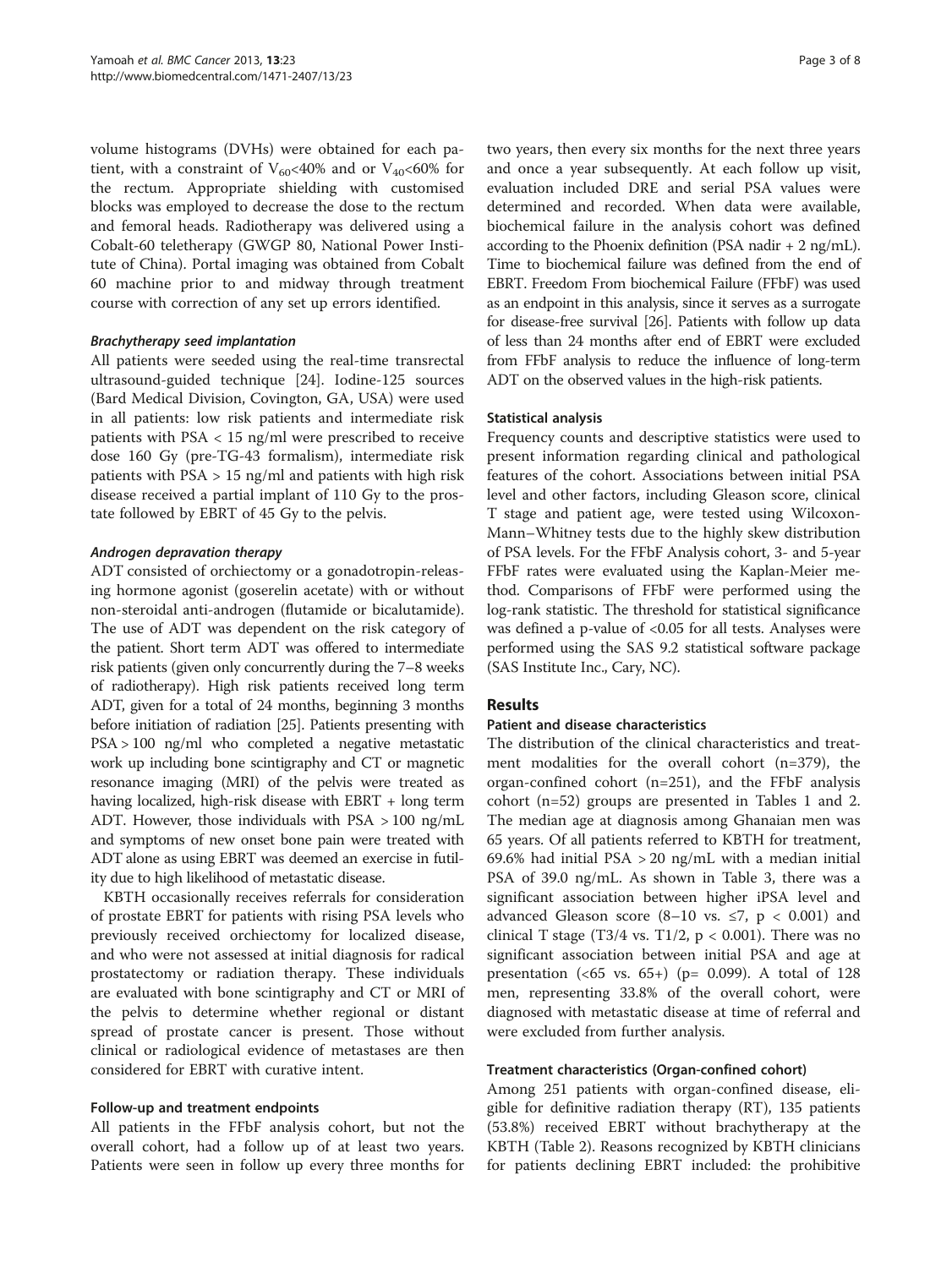<span id="page-3-0"></span>Table 1 Age and tumor characteristics for prostate cancer patients referred for radiation therapy at Korle Bu teaching hospital during 2003-2009

| Characteristic             | Overall cohort<br>$(n=379)$ | Organ-confined<br>cohort (n=251) | <b>FFbF</b> analysis<br>cohort (n=52) |  |
|----------------------------|-----------------------------|----------------------------------|---------------------------------------|--|
|                            | n (%)<br>n (%)              |                                  | n (%)                                 |  |
| Age, Y                     |                             |                                  |                                       |  |
| <60                        | 78 (20.6)                   | 55 (21.9)                        | 10 (19.2)                             |  |
| 60-64                      | 89 (23.5)                   | 13 (25.0)<br>66 (26.3)           |                                       |  |
| 65-69                      | 95 (25.1)                   | 69 (27.5)                        | 17 (32.7)                             |  |
| 70-74                      | 76 (20.1)                   | 46 (18.3)                        | 9(17.3)                               |  |
| >74                        | 41 (10.8)                   | 15(6.0)<br>3(5.8)                |                                       |  |
| iPSA ng/ml                 |                             |                                  |                                       |  |
| $0 - 10.0$                 | 50 (13.2)                   | 46 (18.3)<br>9(17.3)             |                                       |  |
| $10.1 - 20.0$              | 50 (13.2)                   | 47 (18.7)                        | 10 (19.2)                             |  |
| 20.1-50.0                  | 79 (20.8)                   | 61(24.3)                         | 16 (30.8)                             |  |
| 50.1-100.0                 | 70 (18.5)                   | 45 (17.9)                        | 11(21.2)                              |  |
| 100.1-1000.0               | 73 (19.3)                   | 40 (15.9)                        | 5(9.6)                                |  |
| >1000                      | 7(1.9)                      | 2(0.8)<br>1(1.9)                 |                                       |  |
| Unknown                    | 50 (13.2)                   | 10(4.0)                          | $-$                                   |  |
| Gleason<br>Score           |                             |                                  |                                       |  |
| $\leq 6$                   | 130 (34.3)                  | 114 (45.4)                       | 25 (48.1)                             |  |
| 7                          | 102 (26.9)                  | 81 (32.3)<br>20 (38.5)           |                                       |  |
| 8 to 10                    | 71 (18.7)                   | 40 (15.9)<br>5(9.6)              |                                       |  |
| Unknown                    | 76 (20.1)                   | 16(6.4)<br>2(3.9)                |                                       |  |
| <b>Clinical T</b><br>stage |                             |                                  |                                       |  |
| T1                         | 17(4.5)                     | 17(6.8)                          |                                       |  |
| T <sub>2</sub>             | 114(30.1)                   | 114 (45.4)                       | 22 (42.3)                             |  |
| $\geq$ T3                  | 77 (20.3)                   | 77 (30.7)                        | 29 (55.8)                             |  |
| Tx                         | 43 (11.4)                   | 1(1.9)<br>43 (17.1)              |                                       |  |
| M                          | 128 (33.8)                  |                                  |                                       |  |
| <b>Risk Group</b>          |                             |                                  |                                       |  |
| Low                        |                             | 20 (8.0)<br>4(7.7)               |                                       |  |
| Intermediate               |                             | 48 (19.1)                        | 9 (17.3)                              |  |
| High                       |                             | 166 (66.1)                       | 39 (75.0)                             |  |
| Unknown                    | $-$                         | 17 (6.8)                         | $-1$                                  |  |

cost of treatment, fear of radiation, and a state of denial based on their perception of disease originating solely from spiritual causes rather than biologic processes. Patients treated with EBRT received a median dose of 70 Gy, delivered in 2 Gy daily fractions. Among the organ-confined cohort, 16 patients received orchiectomy, including 7 patients who also received EBRT. At least 214 patients (85%) with organ-confined disease presented with intermediate-to-high risk disease (Table 1). Six patients with low risk prostate cancer were started on ADT by their referring urologist prior to evaluation at KBTH.

| <b>Treatment</b>              | Overall cohort<br>(n=379) | Organ-confined<br>cohort (n=251) | <b>FFbF</b> analysis<br>cohort (n=52) |  |
|-------------------------------|---------------------------|----------------------------------|---------------------------------------|--|
|                               | n (%)                     | n(%)                             | n (%)                                 |  |
| <b>EBRT</b>                   | 147 (38.8)                | 141 (56.2)                       | 52 (100.0)                            |  |
| <b>FBRT</b> alone             | 20(5.3)                   | 18(7.2)                          | 4 (7.7)                               |  |
| $FRRT + ADT$                  | 121 (31.9)                | 117 (46.6)                       | 48 (92.3)                             |  |
| $FRRT +$<br>Brachytherapy     | 2(0.5)                    | 2(0.8)                           |                                       |  |
| FBRT+ADT+<br>Brachytherapy    | 4(1.1)                    | 4(1.6)                           |                                       |  |
| <b>ADT</b> alone              | 139 (36.7)                | 60 (23.9)                        |                                       |  |
| LHRH agonist                  | 120 (31.7)                | 58 (23.1)                        |                                       |  |
| Orchiectomy                   | 38 (10.0)                 | 9(3.6)                           |                                       |  |
| <b>Brachytherapy</b><br>alone | 13(3.4)                   | 13 (5.2)                         |                                       |  |

Seventeen patients in the intermediate- and high-risk groups did not receive ADT during EBRT, due to Gleason score of 5 or less (8 patients) or unaffordable out-ofpocket costs and other socioeconomic factors (9 patients).

### Treatment response (FFbF Analysis cohort)

All members of the FFbF analysis cohort (n=52) received EBRT +/− ADT and had at least 2 years of follow up data after treatment (Table 1). Median ADT time was 24 months. Median follow up time in this group was 38.9 months. The 3- and 5-year actuarial FFbF was 73.8% and 65.1% respectively (Figure [1\)](#page-4-0). The 5-year FFbF rates for patients with PSA < 30 ng/mL and PSA > 30 ng/mL were  $67.0\%$  and  $63.2\%$ , respectively (log-rank,  $p= 0.586$ ). Acute toxicity during treatment included increased fatigue, urinary frequency, nocturia and bowel frequency, but the rates of these events could not be assessed in the available records. None of the patients on treatment were

Table 3 Summary of initial PSA (iPSA) levels by various patient characteristics in the overall cohort (n = 379)

| Patient              | iPSA ng/ml (quartiles) | p-value |                                                                  |         |
|----------------------|------------------------|---------|------------------------------------------------------------------|---------|
| characteristic       |                        |         | 25 <sup>th</sup> -percentile Median 75 <sup>th</sup> -percentile |         |
| Age, Y               |                        |         |                                                                  | 0.099   |
| < 65                 | 13.3                   | 32.9    | 100.0                                                            |         |
| $\geq 65$            | 19.9                   | 44.8    | 100.0                                                            |         |
| <b>Gleason Score</b> |                        |         |                                                                  | < 0.001 |
| $\leq$ 7             | 13.9                   | 27.9    | 72.8                                                             |         |
| 8 to 10              | 34.6                   | 68.3    | 268.2                                                            |         |
| Clinical T stage     |                        |         |                                                                  | < 0.001 |
| $T1 - T2$            | 9.4                    | 19.8    | 39.0                                                             |         |
| $T3 - T4$            | 22.7                   | 50.4    | 90.1                                                             |         |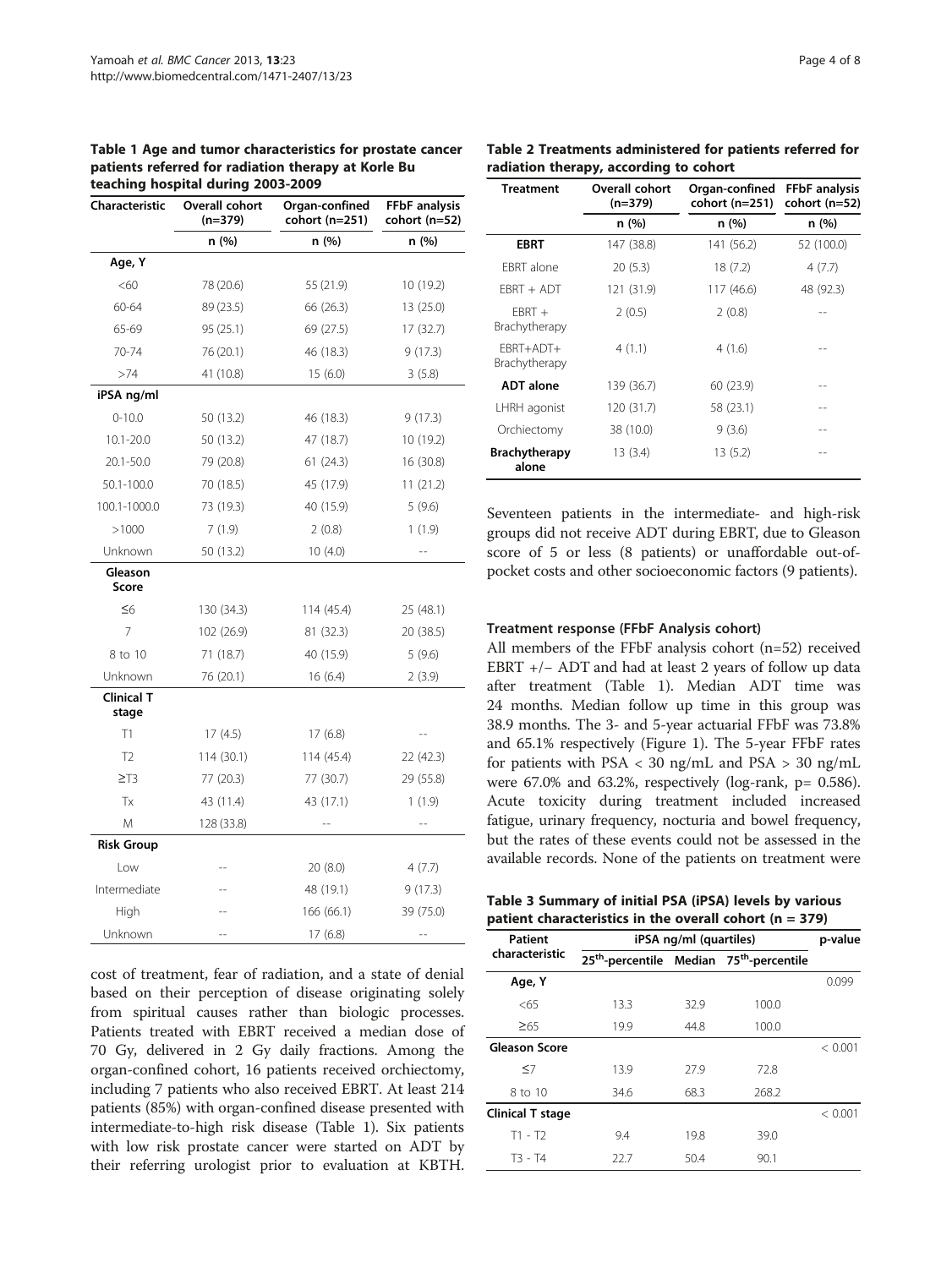

## **Discussion**

Over the last few decades, there has been a noted increase in the burden of chronic diseases, especially cancer, in Africa [\[27\]](#page-6-0). Simultaneously, trends in other factors such as extensive urbanization and lifestyle changes, including smoking, alcohol consumption, and the adaptation of a Western diet, have been linked to an increased risk of cancer [\[28\]](#page-6-0). Prostate cancer contributes significantly to these patterns. A recent report on the cancer mortality pattern in Ghana following a 10-year review of autopsies and hospital mortality revealed that prostate cancer was the second leading cause of death from cancer among men in Ghana [\[18\]](#page-6-0). Furthermore, the incidence of prostate cancer is on the rise in Ghana, due in part to the fact that the life expectancy of working men has increase over the last decade and better health care facilities have improved detection of disease [[19](#page-6-0)].

The current study describes characteristics of prostate cancer patients referred to KBTH in Ghana and provides insight into early clinical outcomes for the treatment of advanced disease in this population. These data are significant, in terms of defining priorities for cancer care in West Africa, since the majority of the prostate cancer literature originates from the United States and Western Europe and there is an increasing awareness that results obtained from one ethnicity may not necessarily apply to individuals from a different ethnic origin. Over the last two decades, data have emerged from hospital-based cancer registries in a few African countries that provide valuable information. Data from several articles on

prostate cancer from 1981 to 2005 indicate an increased prostate cancer risk and mortality among Nigerian men [[29-](#page-6-0)[31](#page-7-0)]. Another study among Senegalese men with prostate cancer revealed worse tumor stage and median PSA when compared with that of African American men [[20\]](#page-6-0). Data from the current study suggest similar findings in our cohort of Ghanaian men. Although this study was done in the largest cancer center in Ghana generalizing this data to all Ghanaian men with prostate cancer must be done with caution. In this section, we will apply these data toward consideration of research priorities aimed at improving prostate cancer diagnosis and treatment in Ghana.

#### PSA screening

In our study population of Ghanaian men with prostate cancer, >90% of patients with available data presented with intermediate- or high-risk disease, >95% with clinically T2 or greater disease, and 70% with PSA > 20 ng/ml. In contrast, in the US population, 40-60% of prostate cancer patients present with clinically inapparent disease, mostly diagnosed as T1c upon trans-rectal ultrasound guided (TRUS) biopsy [\[32](#page-7-0),[33](#page-7-0)]. Furthermore, less than 15% of prostate cancer patients in the US population present with PSA > 20 ng/ml [\[34\]](#page-7-0). This may be attributed to PSA screening efforts and more frequent TRUS biopsies of prostate in developed countries. Currently, routine yearly PSA screening is a source of controversy in the United States [\[35\]](#page-7-0), but this approach is not feasible in Ghana where the costs would be prohibitive. Moreover, the effect of PSA screening on prostate cancer mortality in the United States and Europe has been inconclusive. Data from the Prostate Lung Colorectal and Ovarian (PLCO) trial did not show a survival benefit from screening, however the European Randomized Study of Prostate Cancer (ERSPC) trial demonstrated a 31% reduction in the risk of death from prostate cancer in men that had PSA screening [\[36\]](#page-7-0).

There are major concerns that PSA screening leads to over-diagnosis and overtreatment of indolent prostate cancer in men which if left untreated would have little or no impact on life expectancy [\[37](#page-7-0)]. However, in men of African descent who may demonstrate more aggressive disease, the lack of screening could result in an increased number of patients presenting with high risk disease, which would adversely impact prostate cancer mortality rates. This is exemplified in the analysis of our patient cohort showing a strong correlation between PSA levels at diagnosis and advanced clinical T stage as well as Gleason score. Based on trends of prostate cancer mortality in Ghana and the vast majority of patients presenting with high risk disease, it would be advantageous to develop a healthcare policy that will allow for PSA screening along with DRE in a selected cohort of men. Although annual PSA screening would likely exceed

<span id="page-4-0"></span>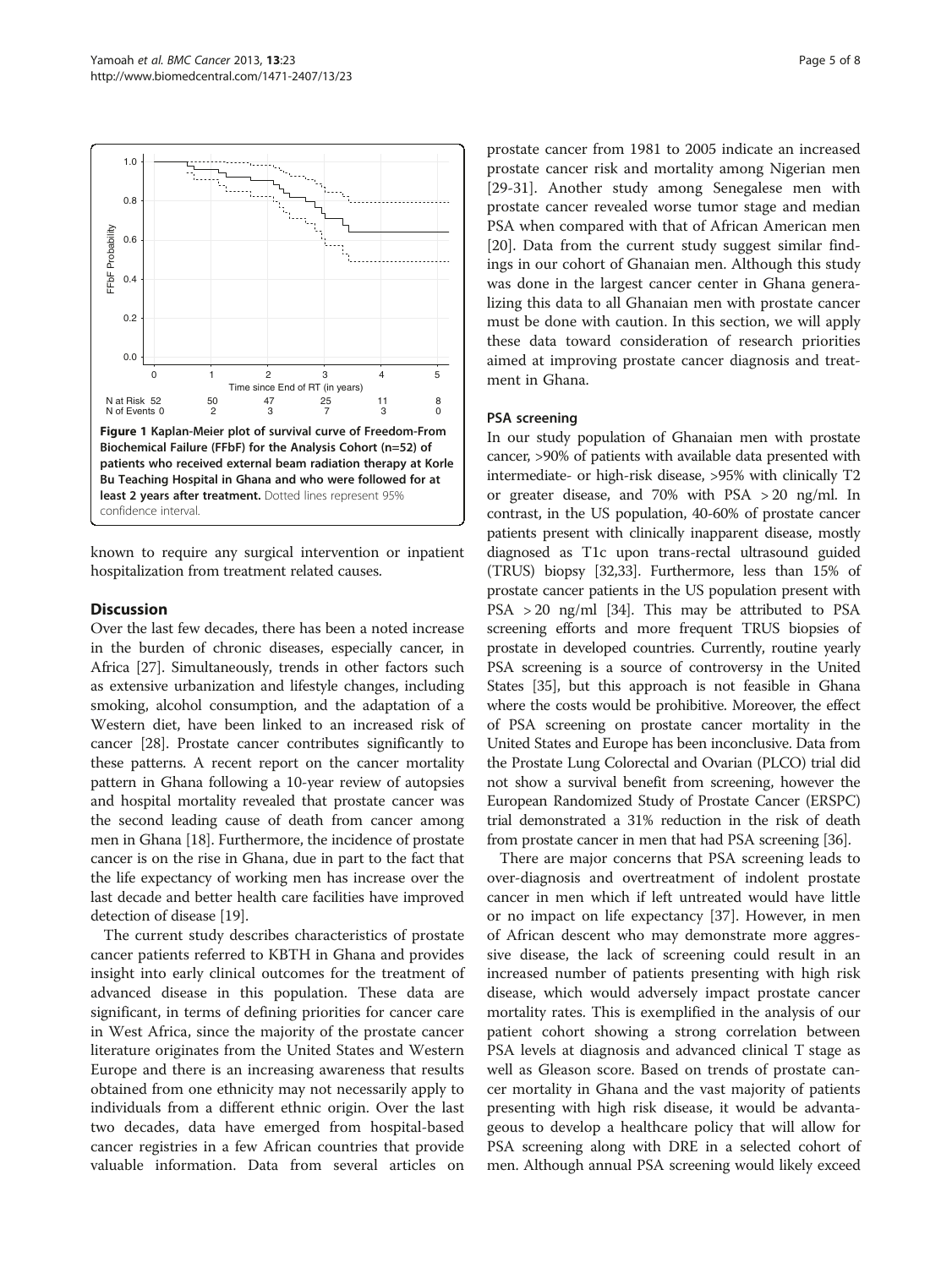financial constraints in Ghana, it may be worthwhile to consider a program that includes less frequent screening. Determining the appropriate initial age for screening and the appropriate time interval for PSA screening in Ghana is beyond the scope of this study, but future studies should address these considerations.

## Challenges to treatment delivery

Out of 251 patients eligible for definitive radiation treatment with curative intent only 141 patients (56.2%) actually received EBRT. A number of factors acting as barriers to treatment delivery include the use of alternative medicines and traditional healing methods coupled with inadequate health education, which often delays correct diagnosis and initiation of treatment. Furthermore, taboos, stigmas, and false beliefs that cancer is a "curse" often lead to delayed diagnosis and non-adherence to treatment. Other barriers specific to radiation treatment delivery among Ghanaian men included fear of radiation, inflated perception of the cost of treatment, difficulty with access to transportation to and from daily treatments, and loss of income due to absence or inability to work.

Ghana has a population of 24 million serviced by only two megavoltage machines in two radiation treatment centers 250 kilometers (180 miles) apart. The lack of accessibility to treatment centers as well as time loss and costs incurred by patient transportation presents a huge barrier for compliance to daily treatments. Furthermore, the national health insurance re-imbursements payment rate to the health care facilities is very low, which in turn renders the out of pocket cost per treatment course per patient enormously expensive for the average workingclass Ghanaian man. Currently, shorter course ("hypofractionated") treatment schedules are being explored for prostate cancer, in an effort to improve patient convenience, reduce costs, and to take advantage of unique radiobiological characteristics of prostate cancer that make large fractions potentially more effective [[38\]](#page-7-0). The adaptation of a hypofractionated schedule for treatment in Ghana would offer a profound advantage in not only decreasing healthcare delivery costs but also improve access to treatment by reducing transportation time and expense for patients during radiation therapy. This represents a potential for implementing tailored prostate cancer treatment schemes for developing countries, an important focus for future studies. To this end, we propose to develop and conduct clinical trials of shorter course radiation therapy schedules tailored to the needs of Ghanaian prostate cancer patients.

## Treatment outcomes

To date, the data presented in this article provides the only source of published information on outcomes for prostate cancer treatment in the West African region.

Our results showed that the 3- and 5-year FFbF for Ghanaian men with mostly intermediate to high risk prostate cancer receiving EBRT +/− ADT was 73.8% and 65.1% respectively. In light of differences in patient disease characteristics at diagnosis and older treatment techniques one must consider whether to evaluate these outcomes with respect to the latest published data using dose escalation as reported by Zietman et al. [\[21](#page-6-0)] that demonstrated a 80-90% biochemical control as opposed to older experiences from randomized trials such as RTOG 9202 [\[39\]](#page-7-0) and EORTC 22863 [\[40](#page-7-0)] showing biochemical failure rates as high as 50-76% for patients with advanced tumors. A major drawback to this retrospective study is the limited ability to assess important end points such as impact of treatment on cause-specific survival and distant metastases free survival due to a median follow up data of only 3 years. Nevertheless, there is valuable information presented in this article that will aid in the strategic development of a roadmap for prostate cancer research in Ghana, with a focus on improving therapeutic approach as well as fostering a prudent allocation of scarce resources.

## Future research needs

Results presented in this study have demonstrated that the majority of Ghanaian men diagnosed with prostate cancer present with very advanced stage disease. Current treatment recommendations for advanced stage prostate disease are based on clinical trials that include conventionally-fractionated radiation therapy and long-term ADT [\[39-41](#page-7-0)]. However, the availability of modern treatment technologies and the more recent interest in hypofractionation for prostate cancer offer an opportunity to develop studies aimed at improving the treatment and outcomes for Ghanaian patients with advanced stage prostate disease. The Ghanaian prostate cancer patient population is in need of clinical trials that seek to develop novel, shorter course treatment regimens for locally-advanced prostate cancer. We have established collaboration between two institutions with the hope of improving prostate cancer treatment in Ghana and plan to develop clinical trials that can be conducted in tandem between our two institutions. Our group encourages approaching the design of clinical trials in a way that includes perspective of the public health burden of prostate cancer in Ghana and the specific barriers to care. We hope to achieve progress by involving stakeholders in a coordinated fashion to develop tailored radiation treatment techniques that are cost-effective and well-suited for the needs of Ghanaian men.

## Conclusion

We have described presentation and early clinical outcomes for a cohort of patients who received prostate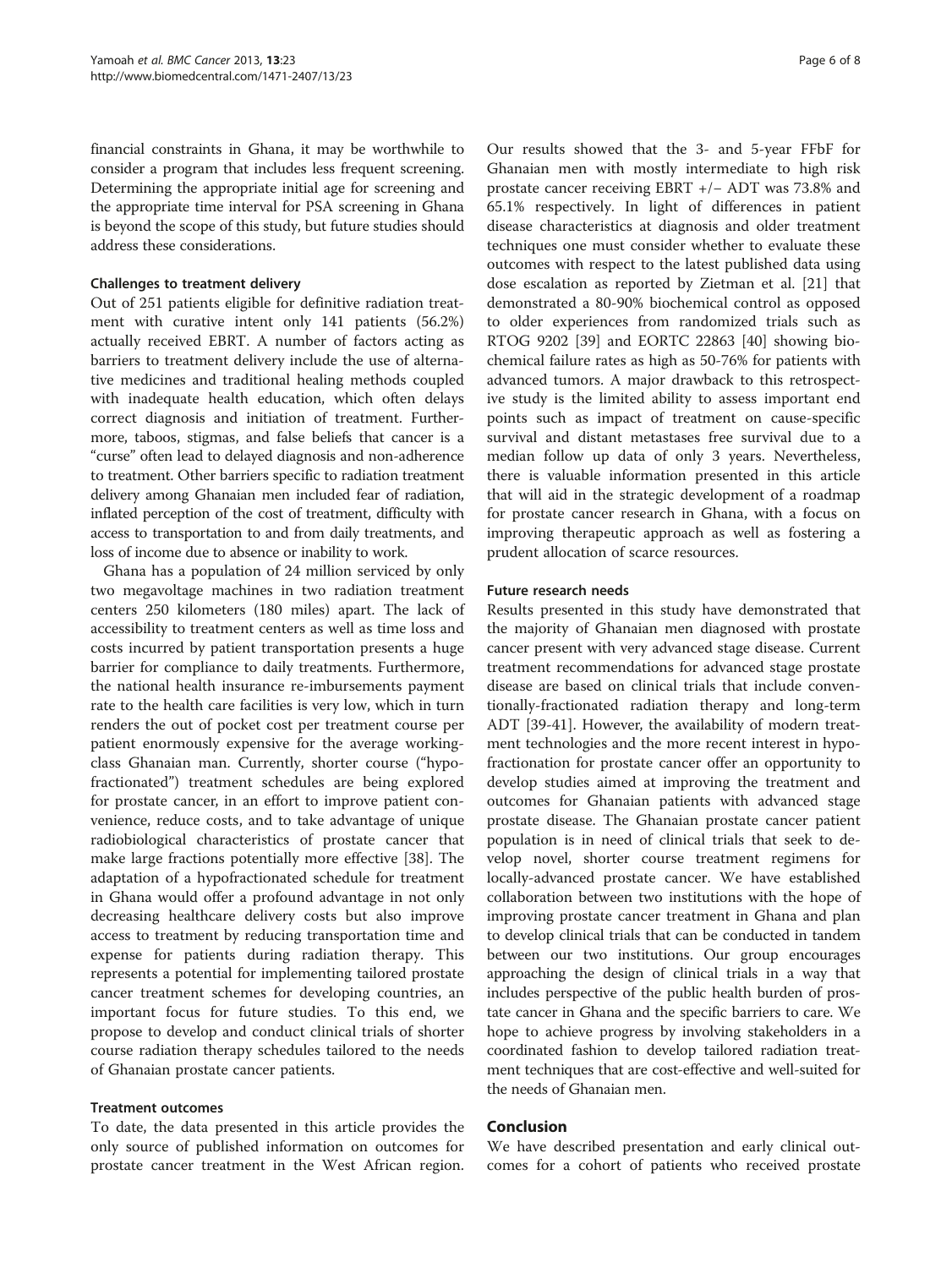<span id="page-6-0"></span>cancer treatment at KBTH in Ghana. Based on these results, our group has proposed a plan for future research aimed at identifying an appropriate role for PSA screening in this population, developing radiation therapy treatment schedules that better fulfill the needs of Ghanaian prostate cancer patients, and contributing to understanding genetic factors associated with prostate cancer risk and treatment response.

#### Competing interests

The authors have no competing interests to report.

#### Authors' contributions

KY conceived the study, participated in its design including data collection, coordination and helped to draft the manuscript. KB participated in data collection and helped in writing the methods in manuscript. SH performed statistical analysis of data and generated figures in manuscript. TH supervised all statistical analysis and figures in manuscript as well as shaped discussion of findings. TS participated in study design, analysis of data and helped with manuscript writing. JY supervised the entire project and gave access to relevant data for this manuscript, as well as participated in manuscript writing. All authors read and approved the final manuscript.

#### Acknowledgments

We thank the Right to Sight and Health Foundation for a travel award to Ghana for this study. We thank the Prostate Cancer Foundation, and the Kimmel Cancer Center's NCI Cancer Center Support Grant P30 CA56036 for supporting the statistical analysis for this manuscript. We also thank Adam Dicker, MD, PhD, Professor and Chair of the Department of Radiation Oncology at Thomas Jefferson University & Hospitals, for his advice and generous support during the preparation of this manuscript.

#### Funding

This study was supported in part by a Right to Sight and Health Award (K.Y.), a Prostate Cancer Foundation Young Investigator Award (T.N.S.), and by the Kimmel Cancer Center's NCI Cancer Center Support Grant P30 CA56036.

#### Author details

<sup>1</sup>Department of Radiation Oncology, Kimmel Cancer Center & Jefferson Medical College, Thomas Jefferson University Hospital, Philadelphia, USA. <sup>2</sup>National Center for Radiotherapy and Nuclear Medicine, Korle Bu Teaching Hospital, and College of Health Sciences, University of Ghana, Accra, Ghana. <sup>3</sup> Division of Biostatistics, Department of Pharmacology and Experimental Therapeutics, Thomas Jefferson University, Philadelphia, USA. <sup>4</sup>Department of Radiation Oncology, Thomas Jefferson University Hospital, Philadelphia, PA, USA.

#### Received: 21 August 2012 Accepted: 10 January 2013 Published: 16 January 2013

#### References

- 1. Ferlay J, Shin HR, Bray F, Forman D, Mathers C, Parkin DM: Estimates of worldwide burden of cancer in, GLOBOCAN 2008. Int J Cancer 2008, 127(12):2893–2917.
- 2. Center MM, Jemal A, Lortet-Tieulent J, Ward E, Ferlay J, Brawley O, Bray F: International variation in prostate cancer incidence and mortality rates. Eur Urol 2012, 61(6):1079–1092.
- 3. Jemal A, Bray F, Forman D, O'Brien M, Ferlay J, Center M, Parkin DM: Cancer burden in Africa and opportunities for prevention. Cancer 2012, 118(18):4372–4384.
- 4. Freeman HP, Muth BJ, Kerner JF: Expanding access to cancer screening and clinical follow-up among the medically underserved. Cancer Pract 1995, 3(1):19–30.
- Underwood SM: Reducing the burden of cancer borne by African Americans: if not now, when? Cancer Epidemiol Biomarkers Prev 2003, 12(3):270s–276s.
- 6. Haiman CA, Chen GK, Blot WJ, Strom SS, Berndt SI, Kittles RA, Rybicki BA, Isaacs WB, Ingles SA, Stanford JL, et al: Genome-wide association study of prostate cancer in men of African ancestry identifies a susceptibility locus at 17q21. Nat Genet 2011, 43(6):570–573.
- 7. Wandel C, Witte JS, Hall JM, Stein CM, Wood AJ, Wilkinson GR: CYP3A activity in African American and European American men: population differences and functional effect of the CYP3A4\*1B5/-promoter region polymorphism. Clin Pharmacol Ther 2000, 68(1):82–91.
- 8. Powell IJ, Land SJ, Dey J, Heilbrun LK, Hughes MR, Sakr W, Everson RB: The impact of CAG repeats in exon 1 of the androgen receptor on disease progression after prostatectomy. Cancer 2005, 103(3):528–537.
- 9. Albain KS, Unger JM, Crowley JJ, Coltman CA Jr, Hershman DL: Racial disparities in cancer survival among randomized clinical trials patients of the Southwest oncology group. J Natl Cancer Inst 2009, 101(14):984–992.
- 10. Thompson I, Tangen C, Tolcher A, Crawford E, Eisenberger M, Moinpour C: Association of African-American ethnic background with survival in men with metastatic prostate cancer. J Natl Cancer Inst 2001, 93(3):219-225.
- 11. Fowler JF Jr, Terrell F: Survival in blacks and whites after treatment for localized prostate cancer. J Urol 1996, 156(1):133–136.
- 12. Roach M 3rd, Krall J, Keller JW, Perez CA, Sause WT, Doggett RL, Rotman M, Russ H, Pilepich MV, Asbell SO, et al: The prognostic significance of race and survival from prostate cancer based on patients irradiated on Radiation Therapy Oncology Group protocols (1976-1985). Int J Radiat Oncol Biol Phys 1992, 24(3):441–449.
- 13. Robbins AS, Whittemore AS, Van Den Eeden SK: Race, prostate cancer survival, and membership in a large health maintenance organization. J Natl Cancer Inst 1998, 90(13):986–990.
- 14. Yamoah K, Stone N, Stock R: Impact of race on biochemical disease recurrence after prostate brachytherapy. Cancer 2011, 117(24):5589–5600.
- 15. Odedina FT, Ogunbiyi JO, Ukoli FA: Roots of prostate cancer in African-American men. J Natl Med Assoc 2006, 98(4):539–543.
- 16. Odedina FT, Akinremi TO, Chinegwundoh F, Roberts R, Yu D, Reams RR, Freedman ML, Rivers B, Green BL, Kumar N: Prostate cancer disparities in Black men of African descent: a comparative literature review of prostate cancer burden among Black men in the United States, Caribbean, United Kingdom, and West Africa. Infect Agent Cancer 2009, 4(Suppl 1):S2.
- 17. Klufio GO: A review of genitourinary cancers at the Korle-Bu teaching hospital Accra, Ghana. West Afr J Med 2004, 23(2):131–134.
- 18. Wiredu EK, Armah HB: Cancer mortality patterns in Ghana: a 10-year review of autopsies and hospital mortality. BMC Public Health 2006, 6:159.
- 19. Yarney J, Vanderpuye V, Mensah J: Clinicopathologic features and determinants of Gleason score of prostate cancer in Ghanaian men. Urol Oncol 2011, Mar 25. [Epub ahead of print-10.1016/j.urolonc.2011.01.018].
- 20. Gueye SM, Zeigler-Johnson CM, Friebel T, Spangler E, Jalloh M, MacBride S, Malkowicz SB, Rebbeck TR: Clinical characteristics of prostate cancer in African Americans, American whites, and Senegalese men. Urology 2003, 61(5):987–992.
- 21. Zietman AL, DeSilvio ML, Slater JD, Rossi CJ Jr, Miller DW, Adams JA, Shipley WU: Comparison of conventional-dose vs high-dose conformal radiation therapy in clinically localized adenocarcinoma of the prostate: a randomized controlled trial. JAMA 2005, 294(10):1233–1239.
- 22. Edge SB, Compton CC: The American joint committee on cancer: the 7th edition of the AJCC cancer staging manual and the future of TNM. Ann Surg Oncol 2010, 17(6):1471–1474.
- 23. Mohler JL: The 2010 NCCN clinical practice quidelines in oncology on prostate cancer. J Natl Compr Canc Netw 2010, 8(2):145.
- 24. Yamoah K, Stone N, Stock R: Impact of race on biochemical disease recurrence after prostate brachytherapy. Cancer 2011, 117(24):5589–5600.
- 25. Hanks GE, Pajak TF, Porter A, Grignon D, Brereton H, Venkatesan V, Horwitz EM, Lawton C, Rosenthal SA, Sandler HM, et al: Phase III trial of long-term adjuvant androgen deprivation after neoadjuvant hormonal cytoreduction and radiotherapy in locally advanced carcinoma of the prostate: the radiation therapy oncology group protocol 92-02. J Clin Oncol 2003, 21(21):3972-3978.
- 26. Roach M 3rd, Hanks G, Thames H Jr, Schellhammer P, Shipley WU, Sokol GH, Sandler H: Defining biochemical failure following radiotherapy with or without hormonal therapy in men with clinically localized prostate cancer: recommendations of the RTOG-ASTRO Phoenix Consensus Conference. Int J Radiat Oncol Biol Phys 2006, 65(4):965–974.
- 27. Reeler AV, Mellstedt H: Cancer in developing countries: challenges and solutions. Ann Oncol 2006, 17(Suppl 8):viii7-viii8.
- 28. Mellstedt H: Cancer initiatives in developing countries. Ann Oncol 2006, 17(Suppl 8):viii24–viii31.
- 29. Ekwere PD, Egbe SN: The changing pattern of prostate cancer in Nigerians: current status in the southeastern states. J Natl Med Assoc 2002, 94(7):619–627.